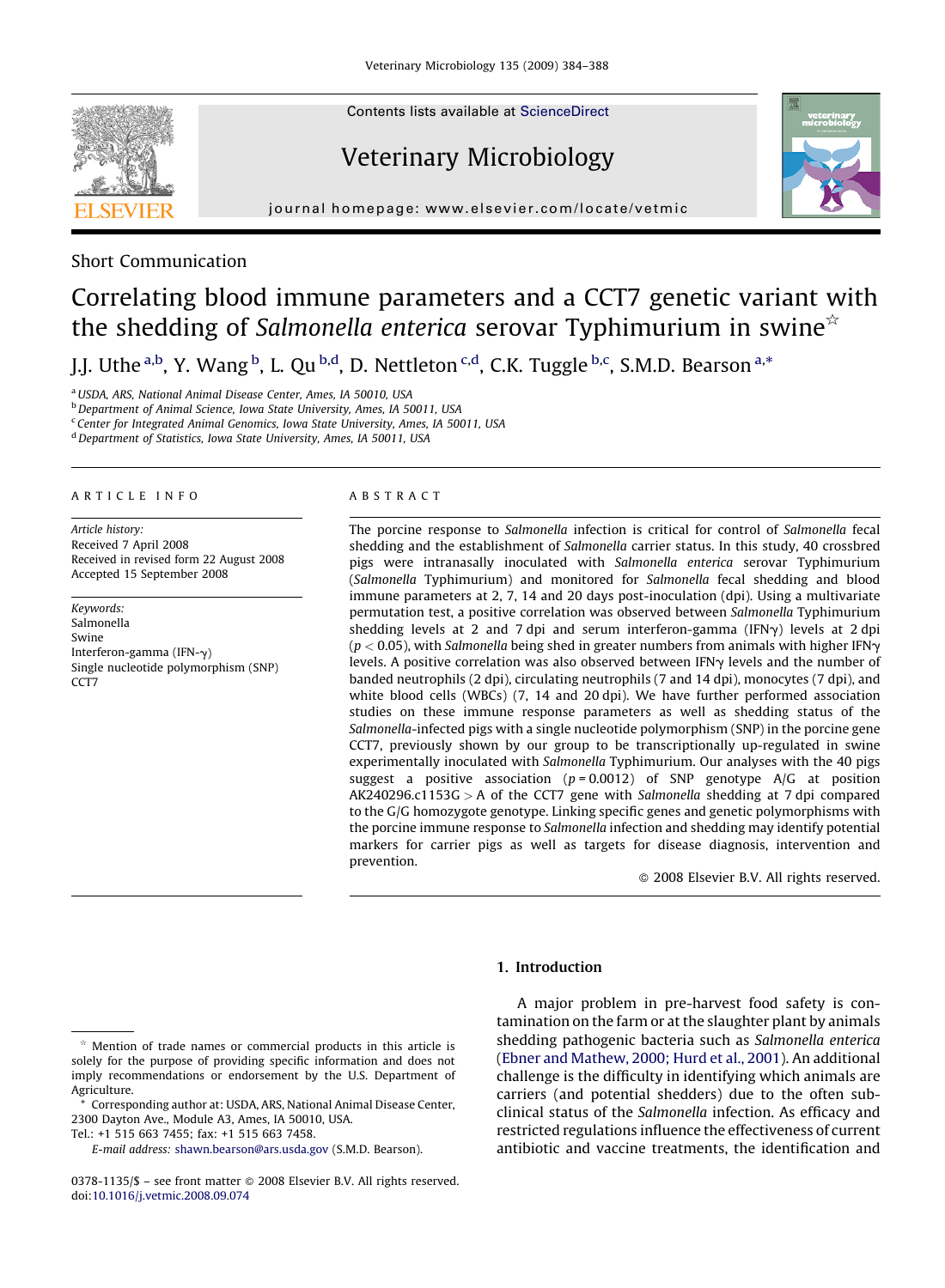use of animals with enhanced disease resistance may serve as an alternative approach for disease control. If specific immune parameters and/or genes were identified from animals which are naturally more resistant to pathogens (e.g. Salmonella), direct improvement in food safety and animal health can be achieved by selecting favorable animals to breed disease-resistant offspring.

Immune cells, such as macrophages, monocytes and neutrophils, play a critical role in the innate immune response to Salmonella enterica infections by producing and releasing chemoattractants that recruit additional immune cells to the site of invasion and initiate a T helper 1 (Th1) response ([Riber and Lind, 1999; Wick, 2004](#page-4-0)). The proinflammatory cytokine interferon- $\gamma$  (IFN $\gamma$ ), has been shown by numerous investigations to play a pivotal role in the cellmediated, Th1-dependent immune response during the early stages of Salmonella infection [\(Hyland et al., 2006;](#page-4-0) [Splichal et al., 2002; Trebichavsky et al., 2003; Uthe et al.,](#page-4-0) [2007; Zhao et al., 2006\)](#page-4-0). The goal of this study was to investigate specific molecular and cellular parameters of the host's response to Salmonella Typhimurium infection, including porcine serum levels of IFN $\gamma$ , the number of circulating blood immune cells and the specific genotype of a Salmonella-infection responsive gene (CCT7, chaperonin subunit) for their association with each other as well as to Salmonella shedding in swine. This information may assist in improvingcurrent and developing novel diagnostic assays to recognize animals harboring Salmonella, as well as support the identification of Salmonella-resistant lines of pigs.

### 2. Materials and methods

#### 2.1. Animal study

Forty conventionally raised, mixed sex and breed piglets from sows identified as fecal-negative for Salmonella spp. were weaned at 10 days of age, shipped to the USDA-ARS-National Animal Disease Center (NADC) facility located in Ames, IA and raised in climate-controlled, fully enclosed isolation facilities. At 7 weeks of age, the Salmonella-free pigs were intranasally challenged with  $1 \times 10^9$  colony forming units (cfu) of nalidixic acid resistant Salmonella enterica serovar Typhimurium x4232 [\(Fedorka-Cray et al., 1995\)](#page-4-0) grown stationary in Luria Bertani (LB) broth at 37  $\degree$ C. At 2, 7, 14, and 20 days post-inoculation (dpi), rectal temperatures as well as fecal and blood samples were collected from each animal. Blood samples were collected for the following procedures: DNA extraction using Promega's Wizard SV genomic DNA purification kit (Madison, WI), complete blood count (CBC) analysis to determine the number of cells per microliter of blood (performed by the Iowa State University, Veterinary Diagnostic Laboratory), and serum preparation for cytokine assays (see below). All procedures involving animals were lawful and approved by the USDA-ARS-NADC Animal Care and Use Committee.

#### 2.2. Bacteriology

For quantitative bacteriology, 1 g of pig feces was combined with 5 ml phosphate buffered saline (PBS), vortexed and  $100 \mu l$  directly plated to brilliant green agar with sulfadiazine (BGS, Difco, Detroit, MI) containing 30 mg/L nalidixic acid (10- and 100-fold dilutions were also performed for samples with >300 colonies per plate). Following 24 h of incubation at 37  $\degree$ C, colonies indicative of Salmonella were enumerated and a single colony from each plate was confirmed to be Salmonella by serogroup antiserum agglutination (Beckton, Dickinson and Co., Sparks, MD). The total number of cfu for each fecal sample was calculated per gram of sample by obtaining the number of Salmonella per plate and multiplying by the dilution factor. For qualitative bacteriology of Salmonella, the following was performed: 1 gram of each fecal sample was inoculated in 10 ml of GN-Hajna (GN, Difco, Detroit, MI) broth and tetrathionate (TET, VWR, Rutherford, NJ) broth for 24 and 48 h of growth at  $37^{\circ}$ C, respectively. Following incubation, 100  $\mu$ l of each culture was transferred to 10 ml Rappaport–Vassiliadis medium (RV, Difco) and incubated at 37  $\degree$ C for 18 h. The cultures were streaked on brilliant green agar plates with sulfadiazine (BGS) containing nalidixic acid. Colonies identified presumptively as Salmonella were streaked to triple sugar iron agar and lysine iron agar and further confirmed by serogroup antiserum agglutination.

#### 2.3. ELISA assay for interferon- $\gamma$  (IFN $\gamma$ )

To determine the concentration of circulating IFN $\gamma$  at 2 dpi, sera from the 40 experimental pigs were analyzed by ELISA using the porcine IFN $\gamma$  (Pierce, Rockford, IL) ELISA kit according to the manufacturer's instructions.

#### 2.4. Single nucleotide polymorphism (SNP) in porcine CCT7

The Institute for Genomic Research (TIGR) pig gene index search tool ([http://compbio.dfci.harvard.edu/tgi/cgi](http://compbio.dfci.harvard.edu/tgi/cgi-bin/tgi/gimain.pl?gudb=pig)[bin/tgi/gimain.pl?gudb=pig](http://compbio.dfci.harvard.edu/tgi/cgi-bin/tgi/gimain.pl?gudb=pig)) reported a potential synonymous SNP in the porcine CCT7 gene at position  $AK240296.c1153G > A$ . To confirm the predicted SNP, DNA from each of the 40 pigs in our population was isolated, and DNA sequence analysis (DNA Sequencing and Synthesis facility, Iowa State University, Ames, IA) was performed on four separate pools, each containing four DNA samples from the four breeds represented in the study (Landrace, Hampshire, Duroc and Yorkshire). Once the SNP was verified by sequence analysis, DNA from each individual pig was used to amplify the SNP region of the CCT7 gene using oligonucleotides SNP#2F (5'-TCCAGAC-CAGTGTGAATGC) and SNP#2R (5'-CCACCACGGAGGATGA-TAG). The PCR conditions were as follows: 5 min at 95  $\degree$ C followed by 35 cycles of 1 min at 94  $\degree$ C, 30 s at 55  $\degree$ C, 1 min at 72  $\degree$ C and final extension for 10 min at 72  $\degree$ C. The SNP in the 533 bp PCR product was detected using restriction fragment length polymorphism (RFLP) analysis, with Sau96I producing fragments of 413, 85 and 35 bp (allele  $1 = G$ ) or 413 and 120 bp (allele  $2 = A$ ).

#### 2.5. Correlation and association analyses

The correlation of serum levels of IFN $\gamma$  with Salmonella shedding as well as different blood cell counts were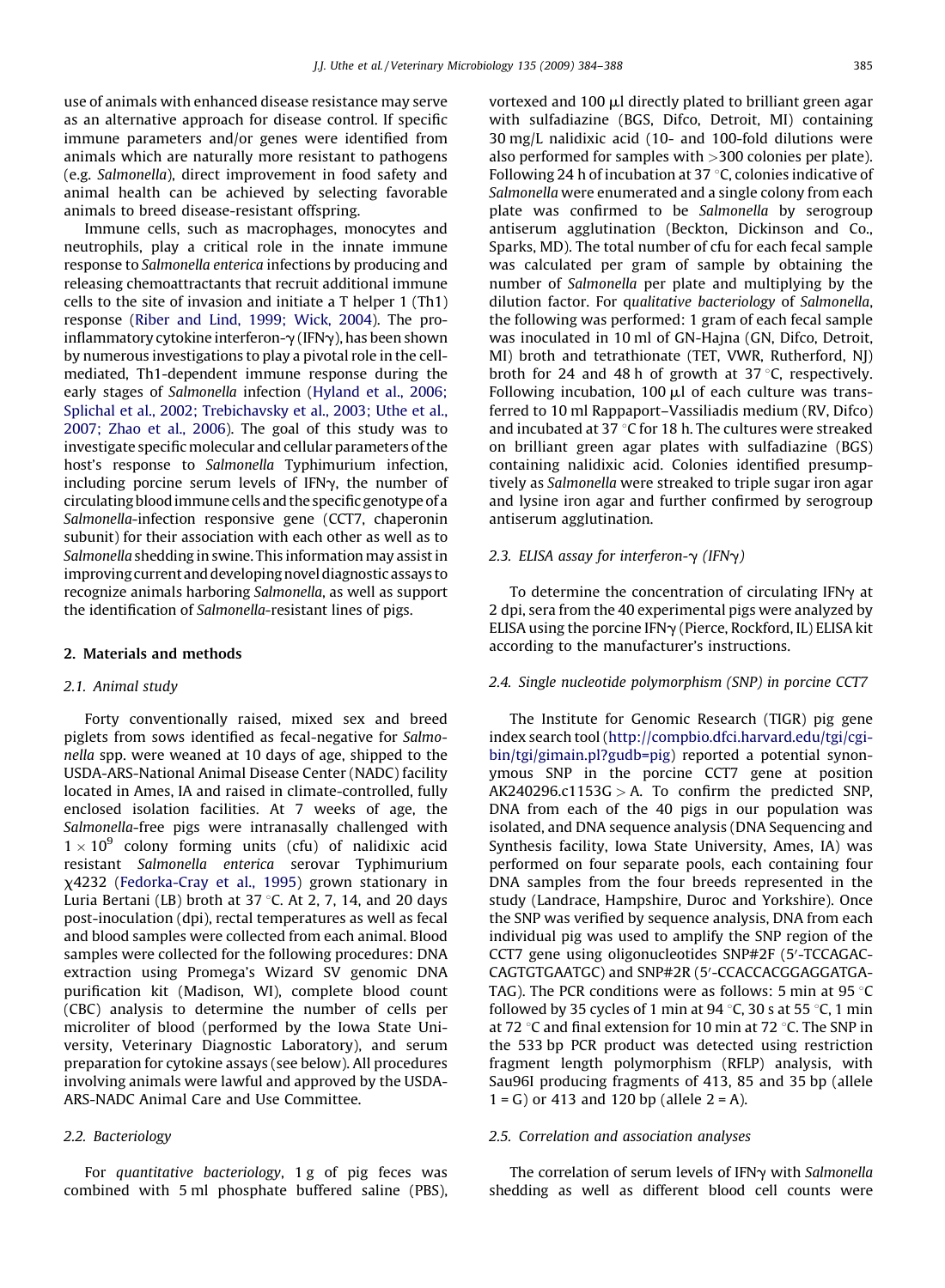statistically analyzed using a multivariate permutation test [\(Yoder et al., 2004\)](#page-4-0) for Goodman and Kruskal's Gamma correlation ([Goodman and Kruskal, 1954\)](#page-4-0) based on 50,000 random permutations of IFN $\gamma$  levels while preserving the dependency among bacterial counts and blood cell counts. This procedure controls family-wise error rate (FWER) for all the 29 tests (5 counts for blood cells at each of day 0, 2, 7, 14 and 20; and 1 Salmonella shedding count at each of day 2, 7, 14, 20) according to [Westfall and Young \(1993\).](#page-4-0) Association analysis of the CCT7 SNP to Salmonella shedding and blood cell counts was performed by permutation testing with 100,000 permutations. The Bonferroni method was used to control the FWER at the 0.05 level.

#### 3. Results

3.1. Correlation of serum interferon- $\gamma$  (IFN $\gamma$ ) levels at 2 dpi with Salmonella shedding status and blood immune cells in Salmonella-infected pigs

As shown by our research group and others ([Hyland et al.,](#page-4-0) [2006; Splichal et al., 2002; Trebichavsky et al., 2003; Uthe](#page-4-0) [et al., 2007; Zhao et al., 2006\)](#page-4-0), the level of interferon- $\gamma$  (RNA and/or protein), a potent T helper 1 cytokine important in the host's immune response to intracellular pathogens, is elevated during infection with Salmonella. We have recently shown that the level of serum IFN $\gamma$  during a Salmonella Typhimurium infection of swine increases during the first 48 h post-inoculation, then drops to the level observed in non-infected pigs by 7 dpi [\(Uthe et al., 2007](#page-4-0)). Using an ELISA assay, the levels of serum IFN $\gamma$  were determined at 2 dpi for the 40 pigs intranasally inoculated with Salmonella Typhimurium (Fig. 1). To determine if a correlation exists between the levels of IFN $\gamma$  at 2 dpi and fecal shedding of Salmonella from the infected pigs at 2, 7, 14, and 20 dpi, correlation analysis was performed. A significant positive correlation (FWER  $< 0.05$ ) was found for IFN $\gamma$  levels at 2 dpi with bacterial shedding at 2 and 7 dpi ( $p < 0.05$ ). In other words, the higher the IFN $\gamma$  level in pigs at 2 dpi, the greater the Salmonella shedding at 2 and 7 dpi (Fig. 1).

In addition, at 2, 7, 14 and 20 dpi, blood samples from the 40 pigs were analyzed to determine the numbers of cells involved in the immune response to Salmonella Typhimurium infection. Correlation analyses indicated a positive correlation (FWER  $< 0.05$ ) between IFN $\gamma$  levels at 2 dpi with white blood cell counts at 7, 14 and 20 dpi  $(p < 0.05)$ , monocytes at 7 dpi  $(p < 0.01)$ , circulating neutrophils at 7 and 14 dpi  $(p < 0.01)$  and banded neutrophils at 2 dpi ( $p < 0.01$ ) (data not shown).

#### 3.2. Association of the CCT7 porcine gene with Salmonella fecal shedding and blood immune cells at 7 dpi

A presumptive SNP identified by The TIGR pig gene index search tool in the CCT7 gene at position  $AK240296.c1153G > A$  was confirmed in this study using PCR-RFLP. Analyses were performed to determine if an association exists between the CCT7 sequence variant and Salmonella-shedding levels, serum levels of IFN $\gamma$ , or counts of various white blood cell types in the population of the 40 pigs. Statistical analysis indicated an association of the CCT7 SNP with Salmonella shedding  $(p = 0.0012)$  at 7 dpi. As shown in [Fig. 2](#page-3-0), pigs shedding Salmonella at higher levels were more likely to have genotype G/A than genotype G/G. When using the Bonferroni method to adjust for multiple testing across 30 traits (serum level of IFNy, Salmonellashedding levels at four time points, and five blood cell counts at each of five time points), the p-value for CCT7 association with shedding became 0.036. No other associations with CCT7 were significant when controlling FWER at the 0.05 level. However, unadjusted p-values for CCT7 association with IFN $\gamma$  at 2 dpi, circulating WBCs, neutrophils, and monocytes at 7 dpi, and circulating WBCs at 20 dpi were all less than 0.05 and suggestive of increased levels for pigs with the G/A genotype.

#### 4. Discussion

Salmonella can establish a carrier state in pigs, thereby providing a reservoir for the pathogen. Once the Salmo-



Fig. 1. Correlation between porcine IFNy levels and Salmonella fecal shedding. Using a multivariate permutation test for Goodman and Kruskal's Gamma correlation, a positive correlation between the serum levels of IFN<sub>Y</sub> at 2 dpi (diamonds) and the fecal shedding of Salmonella at 2 dpi (triangles) and 7 dpi (squares) was observed in a group of 40 pigs inoculated with Salmonella Typhimurium.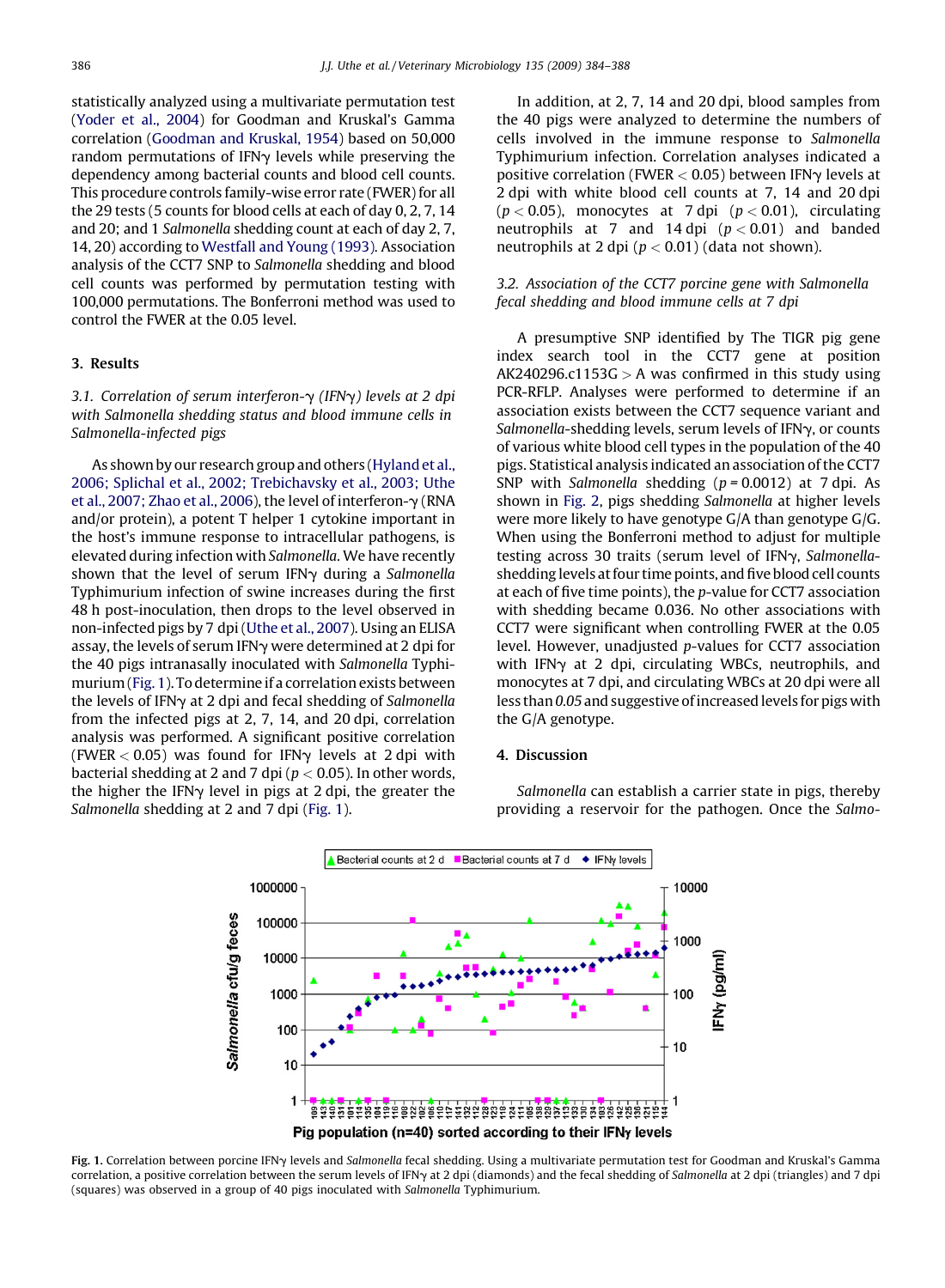<span id="page-3-0"></span>

Fig. 2. Association of G/A SNP in the CCT7 porcine gene with elevated Salmonella fecal shedding. Pig genotypes are provided on the X-axis of the graph. The levels of fecal shedding of Salmonella for each pig at 7 dpi are represented on the Y-axis.

nella-carrier pig is placed under stressful conditions (i.e. transportation, mixing, etc.), the pathogen may re-emerge from the animal and be shed in the feces to contaminate and infect pen mates as well as the environment. Therefore, it is not only important to identify pigs that are carriers and may become shedders, but it is also important to prevent carrier status and eliminate Salmonella shedding. The goal of this research project was to investigate correlations between circulating immune blood cells, serum levels of IFNy, shedding status of pigs colonized with Salmonella Typhimurium, and a sequence variant in the Salmonella-responsive, porcine CCT7 gene.

A precedent for investigating the importance of IFN $\gamma$ and its relationship with Salmonella was established in patients unable to produce or respond to IFN $\gamma$  due to mutations in the genes that encode major proteins of the type 1 cytokine axis; their enhanced disease susceptibility to intracellular pathogens (including Salmonella) illustrates not only a role for IFN $\gamma$  in Salmonella infections but also the influence of genetic host factors in disease control ([Ottenhoff et al., 2002; van de Vosse et al., 2004\)](#page-4-0). Another investigation involving patients with previous Salmonella infections showed that a SNP in the IFNG gene was a risk factor for developing recurrent episodes of gastroenteritis ([Doorduyn et al., 2008\)](#page-4-0). Our data also suggests an important role for IFN $\gamma$  during Salmonella infections since higher serum levels of IFN $\gamma$  correlated both with greater numbers of circulating immune cells and with Salmonella shedding in swine.

Host genetic factors are important in determining susceptibility to pathogens, including Salmonella. Investigations of an inbred strain of mice with increased susceptibility to intracellular pathogens identified the natural resistance-associated macrophage protein gene (Nramp1) [\(Gros et al., 1981; Skamene et al., 1982](#page-4-0)). Furthermore, a study by [van Diemen et al. \(2002\)](#page-4-0) on breeding swine for resistance to Salmonella Choleraesuis revealed functional differences in circulating immune cells: the pigs with higher resistance to Salmonella Choleraesuis exhibited higher numbers of circulating neutrophils and enhanced polymorphonuclear neutrophil (PMNs) function. In the present study, a genetic variant (SNP) was identified in the gene encoding CCT7, a subunit of the CCT chaperonin. CCT (chaperonin containing TCP-1; also known as TRiC for TCP-1 ring complex) is a cytosolic chaperonin made up of 8 subunits (CCT 1-8) and is essential for ATP-dependent protein folding of the cytoskeletal proteins actin and tubulin as well as an estimated 9–15% of all newly synthesized proteins ([Spiess](#page-4-0) [et al., 2004; Thulasiraman et al., 1999; Valpuesta et al.,](#page-4-0) [2002](#page-4-0)). Recently published research by our group was the first to demonstrate transcriptional up-regulation of CCT7 in pigs experimentally infected with Salmonella enterica serovar Typhimurium and serovar Choleraesuis ([Uthe](#page-4-0) [et al., 2007](#page-4-0)). As a transcriptionally activated gene during Salmonella infection, CCT7 may serve as a potential candidate for affecting variation in the porcine response to Salmonella (and, thus, the outcome of disease); therefore, associations between the CCT7 SNP with Salmonella shedding and circulating immune cells were investigated. At 7 dpi, pigs with the G/A genotype shed significantly greater numbers of Salmonella in their feces and had higher numbers of circulating neutrophils, WBCs and monocytes. Since Salmonella alters the host's cytoskeleton during invasion via effector proteins of the Type III secretion system (reviewed by [Patel and Galan, 2005](#page-4-0)) and the CCT chaperonin is essential for actin folding (reviewed by [Dunn](#page-4-0) [et al., 2001](#page-4-0)), transcriptional activation of CCT7 during Salmonella infection and the identification of a SNP in CCT7 that associates with Salmonella shedding is intriguing as a prospective genetic marker for Salmonella susceptibility.

In this study, we observed the greater the number of Salmonella present in swine feces, the higher the IFN $\gamma$ levels in the serum. In addition, the higher the serum levels of IFNg, the greater the number of circulating immune cells. Therefore, pigs with high IFN $\gamma$  levels and elevated neutrophils and white blood cells in the blood during a Salmonella infection may shed Salmonella at higher levels and for longer periods of time. Although we are uncertain of its biological interpretation, others have also shown elevated levels of IFN $\gamma$  correlating with a disease state. For example, in patients with celiac disease, higher IFNG gene expression correlated with the severity of tissue remodeling in duodenal biopsies ([Wapenaar et al., 2004](#page-4-0)). Also, a SNP in the IFNG gene (+874T/A allele) showed a protective association with tuberculosis susceptibility [\(Pacheco et al.,](#page-4-0) [2008](#page-4-0)). While the authors are unclear of the physiological mechanism involved, the SNP has also been shown to associate with a stronger IFN $\gamma$  response to tuberculosis [\(Lopez-Maderuelo et al., 2003; Sallakci et al., 2007](#page-4-0)),